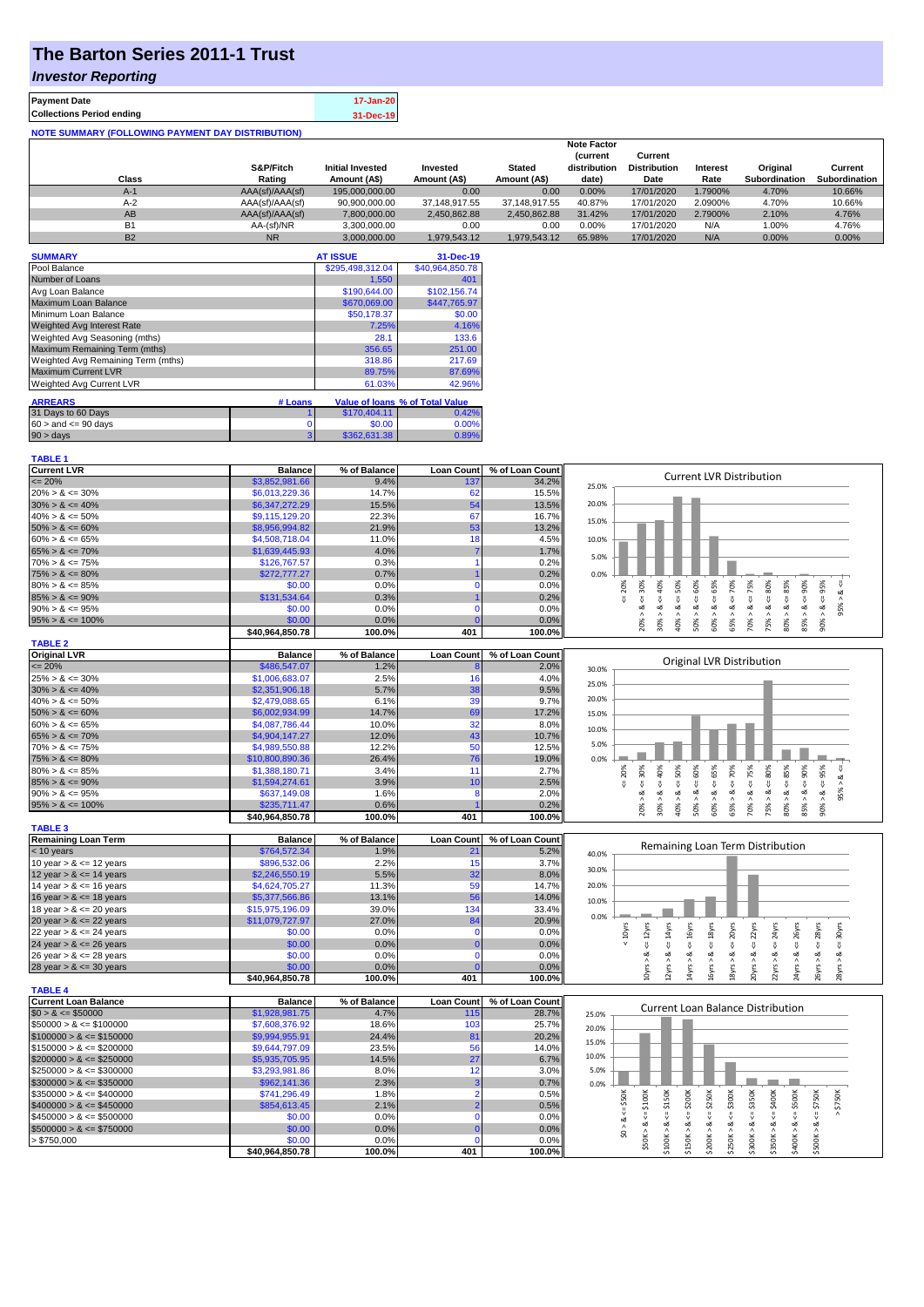## **The Barton Series 2011-1 Trust**

#### *Investor Reporting*

| <b>Payment Date</b>                          |                                   | 17-Jan-20         |                   |                 |                                                                                                                                                                                                                                                   |
|----------------------------------------------|-----------------------------------|-------------------|-------------------|-----------------|---------------------------------------------------------------------------------------------------------------------------------------------------------------------------------------------------------------------------------------------------|
| <b>Collections Period ending</b>             |                                   | 31-Dec-19         |                   |                 |                                                                                                                                                                                                                                                   |
| <b>TABLE 5</b>                               |                                   |                   |                   |                 |                                                                                                                                                                                                                                                   |
| <b>Loan Seasoning</b>                        | <b>Balance</b>                    | % of Balance      | <b>Loan Count</b> | % of Loan Count |                                                                                                                                                                                                                                                   |
| $= 6$ mths                                   | \$0.00                            | 0.0%              |                   | 0.0%            | <b>Loan Seasoning Distribution</b><br>40.0%                                                                                                                                                                                                       |
| $> 8 \le 12$ mth                             | \$0.00                            | 0.0%              | 0                 | 0.0%            | 35.0%                                                                                                                                                                                                                                             |
| $12 > 8 \le 18$ mths                         | \$0.00                            | 0.0%              | 0                 | 0.0%            | 30.0%<br>25.0%                                                                                                                                                                                                                                    |
| $18 > 8 \le 24$ mths                         | \$0.00                            | 0.0%              | $\mathbf 0$       | 0.0%            | 20.0%                                                                                                                                                                                                                                             |
| $2 > 8 \le 3$ years                          | \$0.00<br>\$0.00                  | 0.0%<br>0.0%      | $\Omega$<br>0     | 0.0%<br>0.0%    | 15.0%                                                                                                                                                                                                                                             |
| $3 > 8 \le 4$ years<br>$4 > 8 \le 5$ years   | \$0.00                            | 0.0%              | $\Omega$          | 0.0%            | 10.0%                                                                                                                                                                                                                                             |
| $5 > 8 \le 6$ years                          | \$0.00                            | 0.0%              | $\mathbf 0$       | 0.0%            | 5.0%                                                                                                                                                                                                                                              |
| $6 > 8 \le 7$ years                          | \$0.00                            | 0.0%              | $\Omega$          | 0.0%            | 0.0%                                                                                                                                                                                                                                              |
| $7 > 8 \le 8$ years                          | \$0.00                            | 0.0%              | $\Omega$          | 0.0%            | $= 6$ mths<br>$12 > 8 \le 18$ mths<br>24 mths<br>$2 > 8 < = 3$ years<br>$4 > 8 < z = 5$ years<br>$6 > 8 < z < 7$ years<br>$8 > 8 < = 9$ years<br>$<=10$ years<br>$\leq 12$ mth<br>$\leq$ = 4 years<br>$5 > 8 <$ = 6 years<br>$7 > 8 \leq 8$ years |
| $8 > 8 \le 9$ years                          | \$0.00                            | 0.0%              | $\Omega$          | 0.0%            |                                                                                                                                                                                                                                                   |
| $9 > 8 \le 10$ years                         | \$14,371,834.17                   | 35.1%             | 109               | 27.2%           | V<br>œ<br>ಯ<br>ಷ                                                                                                                                                                                                                                  |
| > 10 years                                   | \$26,593,016.61                   | 64.9%             | 292               | 72.8%           | $\wedge$<br>$\stackrel{\wedge}{\scriptstyle\pi}$<br>$18 >$<br>$\hat{\circ}$                                                                                                                                                                       |
|                                              | \$40,964,850.78                   | 100.0%            | 401               | 100.0%          |                                                                                                                                                                                                                                                   |
| <b>TABLE 6</b>                               |                                   |                   |                   |                 |                                                                                                                                                                                                                                                   |
| Postcode Concentration (top 10 by value)     | <b>Balance</b>                    | % of Balance      | <b>Loan Count</b> | % of Loan Count | Geographic Distribution                                                                                                                                                                                                                           |
| 5700                                         | \$1,421,447.37<br>\$995,540.46    | 3.5%<br>2.4%      | 17<br>5           | 4.2%<br>1.2%    | 0.3%                                                                                                                                                                                                                                              |
| 2617<br>5108                                 | \$934,669.85                      | 2.3%              | 8                 | 2.0%            | 18.4%                                                                                                                                                                                                                                             |
| 2602                                         | \$898,917.68                      | 2.2%              | 7                 | 1.7%            |                                                                                                                                                                                                                                                   |
| 5159                                         | \$887,008.83                      | 2.2%              |                   | 1.7%            |                                                                                                                                                                                                                                                   |
| 2605                                         | \$870,742.68                      | 2.1%              | 5                 | 1.2%            | 5.4%                                                                                                                                                                                                                                              |
| 2620                                         | \$818,294.68                      | 2.0%              | 6                 | 1.5%            | 53.9%                                                                                                                                                                                                                                             |
| 5162                                         | \$813,136.34                      | 2.0%              | 8                 | 2.0%            |                                                                                                                                                                                                                                                   |
| 2615                                         | \$663,809.65                      | 1.6%              | 9                 | 2.2%            | 22.0%                                                                                                                                                                                                                                             |
| 6210                                         | \$627,088.56                      | 1.5%              | 8                 | 2.0%            |                                                                                                                                                                                                                                                   |
| <b>TABLE 7</b>                               |                                   |                   |                   |                 |                                                                                                                                                                                                                                                   |
| <b>Geographic Distribution</b>               | <b>Balance</b>                    | % of Balance      | <b>Loan Count</b> | % of Loan Count | $\blacksquare$ SA<br>ACT NSW WA Other                                                                                                                                                                                                             |
| <b>Australian Capital Territory</b>          | \$9,031,379.05                    | 22.0%             | 75                | 18.7%           |                                                                                                                                                                                                                                                   |
| New South Wales                              | \$2,203,531.03                    | 5.4%              | 17                | 4.2%            |                                                                                                                                                                                                                                                   |
| Northern Territory                           | \$0.00                            | 0.0%              | $\bf{0}$          | 0.0%            | Metro / Non-Metro / Inner City Distribution                                                                                                                                                                                                       |
| Queensland                                   | \$0.00                            | 0.0%              | $\Omega$          | 0.0%            | 0.9%<br>16.5%                                                                                                                                                                                                                                     |
| South Australia                              | \$22,065,303.61                   | 53.9%             | 247               | 61.6%           |                                                                                                                                                                                                                                                   |
| Tasmania                                     | \$0.00                            | 0.0%              | 0                 | 0.0%            |                                                                                                                                                                                                                                                   |
| Victoria                                     | \$109,039.83                      | 0.3%              | 3                 | 0.7%            |                                                                                                                                                                                                                                                   |
| Western Australia                            | \$7,555,597.26                    | 18.4%             | 59                | 14.7%           |                                                                                                                                                                                                                                                   |
|                                              | \$40,964,850.78                   | 100.0%            | 401               | 100.0%          |                                                                                                                                                                                                                                                   |
| <b>TABLE 8</b><br>Metro/Non-Metro/Inner-City | <b>Balance</b>                    | % of Balance      | <b>Loan Count</b> | % of Loan Count |                                                                                                                                                                                                                                                   |
| Metro                                        | \$33,814,770.71                   | 82.5%             | 327               | 81.5%           | 82.5%                                                                                                                                                                                                                                             |
| Non-metro                                    | \$6,778,858.47                    | 16.5%             | 71                | 17.7%           |                                                                                                                                                                                                                                                   |
| Inner city                                   | \$371,221.60                      | 0.9%              |                   | 0.7%            |                                                                                                                                                                                                                                                   |
|                                              | \$40,964,850.78                   | 100.0%            | 401               | 100.0%          | <b>■ Metro</b><br>Non-metro<br>Inner city                                                                                                                                                                                                         |
| <b>TABLE 9</b>                               |                                   |                   |                   |                 |                                                                                                                                                                                                                                                   |
| <b>Property Type</b>                         | <b>Balance</b>                    | % of Balance      | <b>Loan Count</b> | % of Loan Count |                                                                                                                                                                                                                                                   |
| <b>Residential House</b>                     | \$37,609,516.74                   | 91.8%             | 365               | 91.0%           | Occupancy Type Distribution                                                                                                                                                                                                                       |
| <b>Residential Unit</b>                      | \$3,212,199.35                    | 7.8%              | 35                | 8.7%            | 5.1%                                                                                                                                                                                                                                              |
| Rural                                        | \$0.00                            | 0.0%              | $\bf{0}$          | 0.0%            |                                                                                                                                                                                                                                                   |
| Semi-Rural                                   | \$0.00                            | 0.0%              | 0                 | 0.0%            |                                                                                                                                                                                                                                                   |
| <b>High Density</b>                          | \$143,134.69<br>\$40,964,850.78   | 0.3%<br>100.0%    | 401               | 0.2%<br>100.0%  |                                                                                                                                                                                                                                                   |
| <b>TABLE 10</b>                              |                                   |                   |                   |                 |                                                                                                                                                                                                                                                   |
| <b>Occupancy Type</b>                        | <b>Balance</b>                    | % of Balance      | <b>Loan Count</b> | % of Loan Count |                                                                                                                                                                                                                                                   |
| Owner Occupied                               | \$38,879,246.25                   | 94.9%             | 376               | 93.8%           |                                                                                                                                                                                                                                                   |
| Investment                                   | \$2,085,604.53                    | 5.1%              | 25                | 6.2%            |                                                                                                                                                                                                                                                   |
|                                              | \$40,964,850.78                   | 100.0%            | 401               | 100.0%          | 94.9%                                                                                                                                                                                                                                             |
| <b>TABLE 11</b>                              |                                   |                   |                   |                 |                                                                                                                                                                                                                                                   |
| <b>Employment Type Distribution</b>          | <b>Balance</b>                    | % of Balance      | <b>Loan Count</b> | % of Loan Count | Owner Occupied<br>Investment                                                                                                                                                                                                                      |
| Contractor                                   | \$867,151.73                      | 2.1%              |                   | 2.0%            |                                                                                                                                                                                                                                                   |
| Pay-as-you-earn employee (casual)            | \$1,174,160.99                    | 2.9%              | 11                | 2.7%            | <b>LMI Provider Distribution</b>                                                                                                                                                                                                                  |
| Pay-as-you-earn employee (full time)         | \$31,814,781.13                   | 77.7%             | 299               | 74.6%           |                                                                                                                                                                                                                                                   |
| Pay-as-you-earn employee (part time)         | \$2,905,280.32                    | 7.1%              | 37                | 9.2%            | 6.5%                                                                                                                                                                                                                                              |
| Self employed                                | \$1,653,393.91                    | 4.0%              | 15                | 3.7%            |                                                                                                                                                                                                                                                   |
| No data                                      | \$2,550,082.70<br>\$40,964,850.78 | 6.2%<br>100.0%    | 31<br>401         | 7.7%<br>100.0%  |                                                                                                                                                                                                                                                   |
| <b>TABLE 12</b>                              |                                   |                   |                   |                 |                                                                                                                                                                                                                                                   |
| <b>LMI Provider</b>                          | <b>Balance</b>                    | % of Balance      | <b>Loan Count</b> | % of Loan Count |                                                                                                                                                                                                                                                   |
| QBE                                          | \$38,320,860.98                   | 93.5%             | 385               | 96.0%           |                                                                                                                                                                                                                                                   |
| Genworth                                     | \$2,643,989.80                    | 6.5%              | 16                | 4.0%            |                                                                                                                                                                                                                                                   |
|                                              | \$40,964,850.78                   | 100.0%            | 401               | 100.0%          |                                                                                                                                                                                                                                                   |
| <b>TABLE 13</b>                              |                                   |                   |                   |                 | 93.5%                                                                                                                                                                                                                                             |
| <b>Arrears</b>                               | <b>Balance</b>                    | % of Balance      | <b>Loan Count</b> | % of Loan Count | $\blacksquare$ QBE<br>Genworth                                                                                                                                                                                                                    |
| $\leq 0$ days                                | \$38,405,181.61                   | 93.8%             | 384               | 95.8%           |                                                                                                                                                                                                                                                   |
| $0 >$ and $\lt = 30$ days                    | \$2,026,633.68                    | 4.9%              | 13                | 3.2%            |                                                                                                                                                                                                                                                   |
| $30 >$ and $\leq 60$ days                    | \$170,404.11                      | 0.4%              |                   | 0.2%            | Interest Rate Type Distribution                                                                                                                                                                                                                   |
| $60 >$ and $\leq 90$ days                    | \$0.00<br>\$362,631.38            | 0.0%<br>0.9%      | 0                 | 0.0%<br>0.7%    | 9.6%                                                                                                                                                                                                                                              |
| 90 > days                                    | \$40,964,850.78                   | 100.0%            | 401               | 100.0%          |                                                                                                                                                                                                                                                   |
| <b>TABLE 14</b>                              |                                   |                   |                   |                 |                                                                                                                                                                                                                                                   |
| <b>Interest Rate Type</b>                    | <b>Balance</b>                    | % of Balance      | <b>Loan Count</b> | % of Loan Count |                                                                                                                                                                                                                                                   |
| Variable                                     | \$37,027,279.59                   | 90.4%             | 366               | 91.3%           |                                                                                                                                                                                                                                                   |
| Fixed                                        | \$3,937,571.19                    | 9.6%              | 35                | 8.7%            |                                                                                                                                                                                                                                                   |
|                                              | \$40,964,850.78                   | 100.0%            | 401               | 100.0%          |                                                                                                                                                                                                                                                   |
| <b>TABLE 15</b>                              |                                   |                   |                   |                 |                                                                                                                                                                                                                                                   |
| <b>Weighted Ave Interest Rate</b>            | <b>Balance</b>                    | <b>Loan Count</b> |                   |                 | 90.4%<br><b>■ Variable</b><br>Fixed                                                                                                                                                                                                               |
| <b>Fixed Interest Rate</b>                   | 4.31%                             | 35                |                   |                 |                                                                                                                                                                                                                                                   |